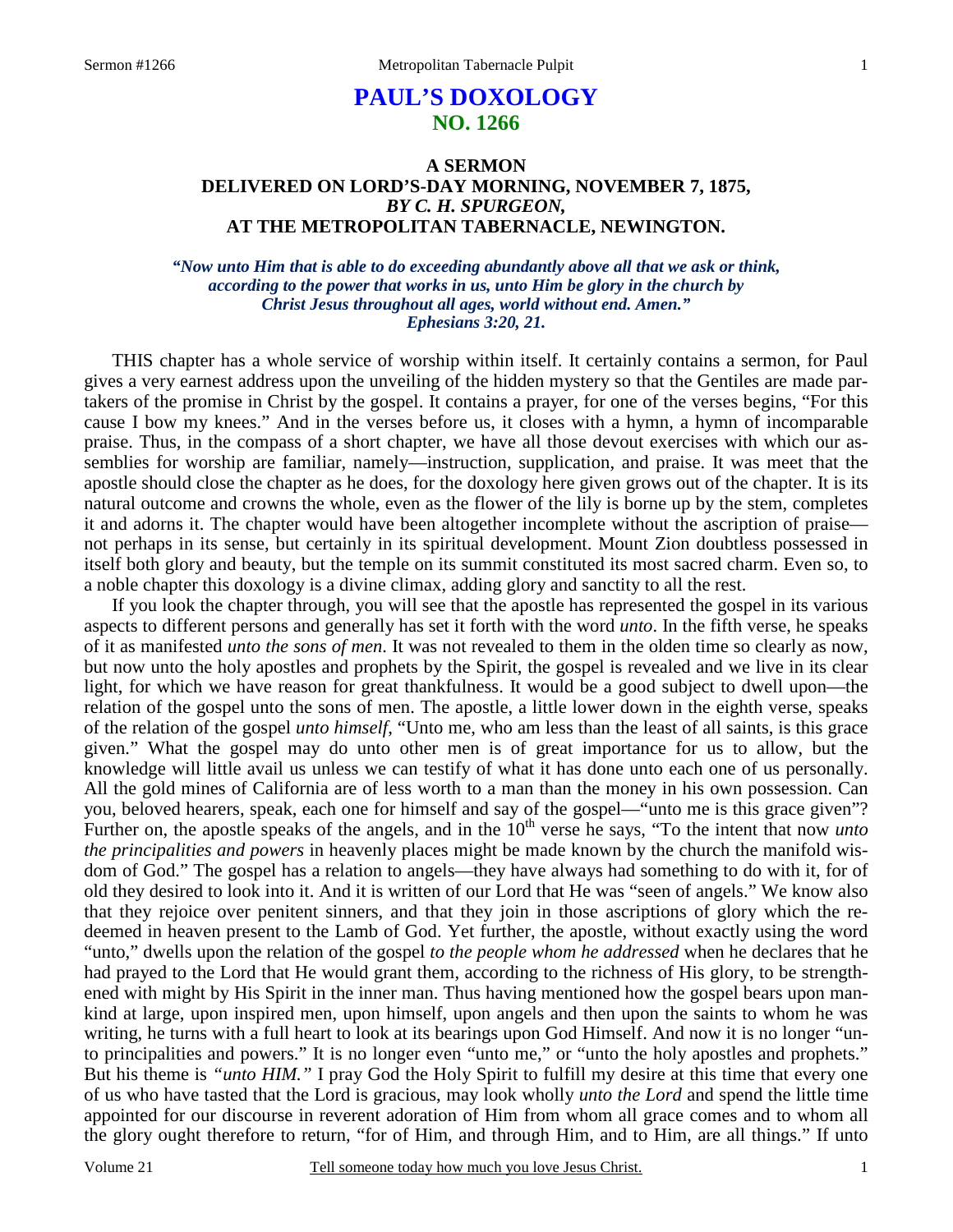Him there should be glory in the church throughout all ages, then to Him should there be glory in this church at this present moment. O Lord, help us to render it unto You.

 In our text, we have adoration, not prayer; the apostle had done with that. Adoration—not even so much the act of praise as the full sense that praise is due and far more of it than we can render. I hardly know how to describe adoration. Praise is a river flowing on joyously in its own channel, banked up on either side that it may run towards its one object. But adoration is the same river overflowing all banks, flooding the soul, and covering the entire nature with its great waters—and these not so much moving and stirring as standing still in profound repose, mirroring the glory which shines down upon it—like a summer's sun upon a sea of glass. Adoration is not seeking the divine presence, but conscious of it to an unutterable degree and therefore full of awe and peace, like the Sea of Galilee when its waves felt the touch of the sacred feet. Adoration is the fullness, the height and depth, the length and breadth of praise. Adoration seems to me to be as the starry heavens which are always proclaiming the glory of God and yet, "there is no speech nor language where their voice is not heard." It is the eloquent silence of a soul that is too full for language. Adoration is to prostrate yourself in the dust in humility and yet to soar aloft in sublime thought—to sink into nothing and yet to be so enlarged as to be filled with all the fullness of God. It is to have no thought and yet to be all thought—to lose yourself in God—this is adoration. This should be the frequent state of the renewed mind. We ought to set apart far longer time for this sacred engagement, or what shall we call it? act or state? It were for our highest enrichment if we made it our daily prayer that the blessed Spirit would frequently bear us right out of ourselves and lift us above all these trifles which surround us till we were only conscious of God and His exceeding glory. Oh that He would plunge us into the Godhead's deepest sea till we were lost in His immensity and could only exclaim in wonder, "Oh, the depths! Oh, the depths!" In that spirit I desire to approach the text and I ask you to turn your eyes away from all else to HIM, even to the Lord God Almighty and the Lamb. I do not ask you to remember what the gospel does for you except as you remember it to render praise for it. I do not ask you to contemplate the gospel in its reference to men and angels, but only to consider the Lord Himself and to render Him glory for ability to bless, enrich, and sanctify above all our asking or thinking. Looking to the Lord alone, let us draw near unto Him in spirit and in truth.

**I.** Our first consideration shall be, UPON WHAT PART OF HIS GLORIOUS CHARACTER SHALL OUR MINDS REST? The text guides us to *the divine ability*. "Now unto Him that is able to do exceeding abundantly." And it selects the divine ability to bless—"to do according to the power that works in us." This, then, is the subject.

 What does the apostle say of it? He declares that the divine ability to bless is *above what we ask*. We have asked great things in our time. We remember when it seemed the greatest conceivable thing for us to say, "Father, forgive me." We asked a large thing when we requested the pardon of all our sins and an equally great thing when we prayed to be cleansed in spirit. When we felt our hearts hard and our natures depraved, it seemed almost too great a blessing to expect the heart of stone to be turned to a heart of flesh. We did, however, cry for gracious renewal and the prayer was heard. Full many a time since then, in deep distress, we have besought the Lord for great deliverances. In abject need, we have sought great supplies and in terrible dilemmas, we have asked for great guidance—and we have received all these again and again. The blessings sought and obtained have assuredly been neither few nor small.

 Some of us would almost seem to have tried the limit of prayer in the matters for which we have cried unto the Lord. We have, in times of holy boldness and sacred access, asked large things, such as one could only ask of the Great King. And yet our asking has been too short a line to reach the bottom of divine ability—He is able to do above what we ask. Our prayer at its best and boldest has many a boundary. It is limited often by our sense of need. We scarcely know what we need. We need to be taught what we should pray for or we never ask aright. We mistake our condition. We know not how deep and numerous our needs are. Our soul's hunger is not keen enough—sin has taken the edge from our spiritual appetites and therefore we limit and cramp our prayers. But blessed be God, He is not limited by our sense of need. His guests do but ask for bread and water, but behold, His oxen and fatlings are killed and a feast is made of fat things—"of fat things full of marrow, of wines on the lees well refined."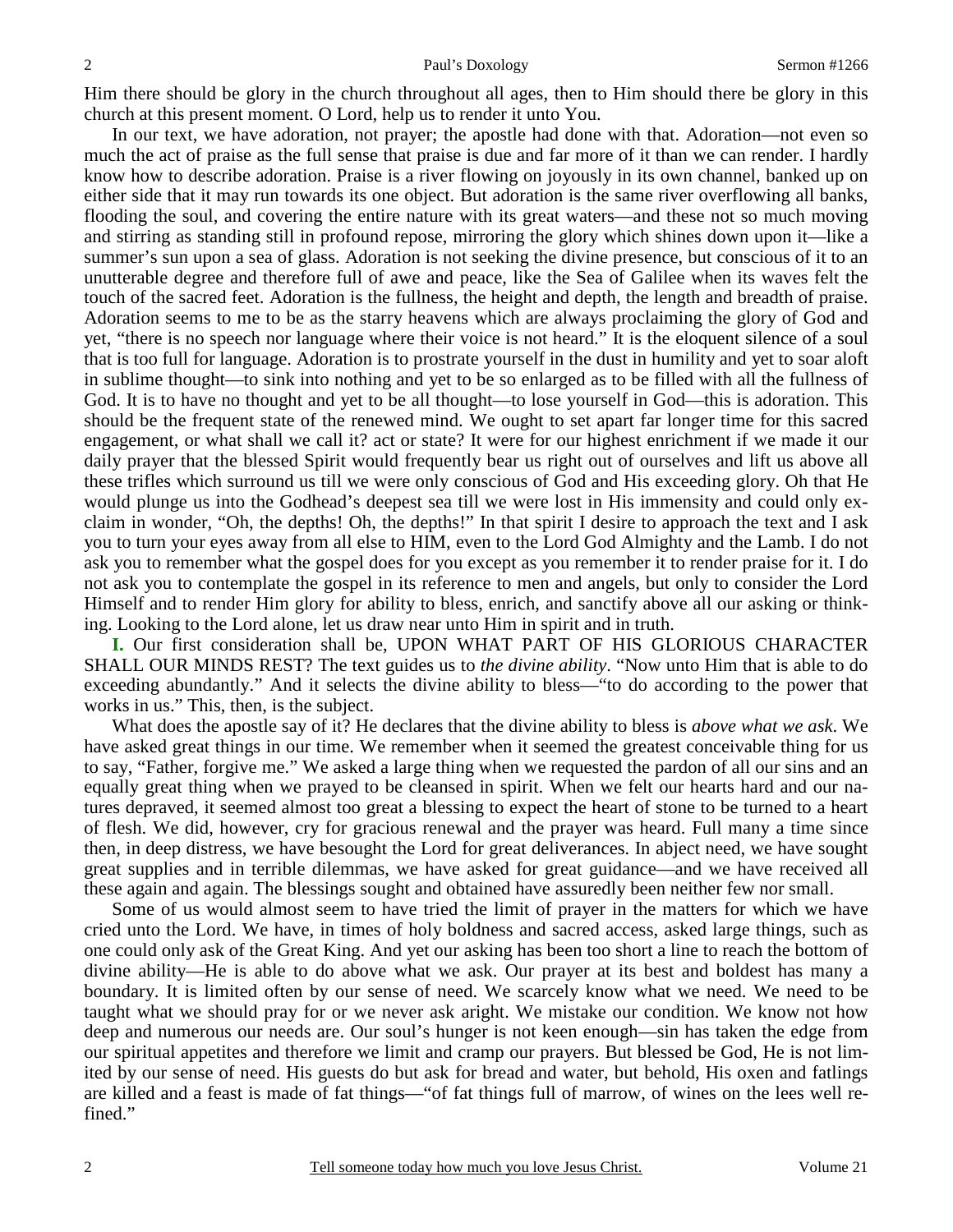#### Sermon #1266 Paul's Doxology

 Yes, and our need itself is limited. We do not need everything. Empty as we are, there are some things that can fill us even to the brim. But God is able to go beyond our absolute needs and He has often already done so. He has given to His redeemed more than, as creatures, they absolutely require making them happy and blessed. We might have been restored to the full stature of unfallen manhood and in consequence have been as Adam was before his sin, but wonder of wonders, the Lord has done more, for He has made us His children and His heirs, heirs of God, joint heirs of Jesus Christ. This is not the supply of necessity—it is the bestowal of honor, dignity, and exceedingly great glory. And now, although our needs are in themselves very terrible and far greater than can be supplied by anything short of all-sufficiency, yet God is able to do exceeding abundantly above all that we actually need. He will not treat us as men treat a pensioner, to whom they allot barely enough to live upon and count themselves generous for doing so. He will treat us as kings and princes and do exceeding abundantly above all that we need. Thus does He leave our prayers far behind, outstripping both our sense of need and the need itself.

 Our prayer is also limited by our desire. Of course a man does not pray any further than his desires go—and our desires are not always as much awake as they should be. We are sometimes very cold and slow in desiring good things. The nether springs make us forget the upper fountains. Alas, like the foolish king of Israel, we shoot but two or three arrows when we ought to have emptied out our quiver. We bring but small cups to the well and take home but little water. Our mouths are not opened wide enough, for our hearts are not warm enough to melt the ice which closes our lips. But blessed be God, He is not limited by our desires. He is able to bless us beyond what our souls have yet learned to wish for.

 And, alas, when we do desire great things, our faith is often weak and there we are restrained. We cannot believe God to be so good as to give us such unspeakable blessings and so we fail. How much we lose thereby I scarcely dare pause to consider. Our unbelief is a great impoverishment to us. Even when faith does become developed, and sometimes it does, yet I guarantee you its stature never reaches the height of the promise. No man ever believed God as much as he might believe, nor trusted His promise so implicitly as he might do, or put so large a construction upon the divine Word as it would bear. O brethren, we have to thank God that He is not bounded by our narrow faith, but even goes beyond what we believe concerning Him.

 How often too we are limited in prayer by our lack of comprehension—we do not understand what God means. Search to see if there is a single promise in the whole covenant of grace which any child of God perfectly understands. There is a meaning in the covenant promises—a breadth, a length, a height, a depth not yet compassed. God condescends to use human language and to us the words mean silver, but He uses them in a golden sense. He never means less than He says, but He always means far more than we think He says. For this let us magnify the Lord. His power to bless us is not bounded by our power to understand the blessing. Grace is not measured to us according to our capacity to receive, but according to His efficacy to bestow. He can enlarge us, my brethren. O that He would do so now! Prayer is an exercise in which our minds ought to be expanded and our hearts enlarged. Has not the Lord said, "Open your mouth wide and I will fill it"? Yet our widest mouth is not the measure of what He can give us. Our boldest prayer is not the boundary of what He is able to bestow. Pray at your utmost, like Elijah upon Carmel. Pray as you will till the keys of heaven seem to swing at your side and yet you can never outrun that omnipotence to bless which dwells in the Lord God Almighty.

 The apostle then goes on to say that *the ability of God to bless is above what we think*. Now we can think of some things we dare not pray for. Thought is free and scarcely can space contain it. Its wings bear it far beyond all visible things. It can even soar into the impossible, yet thought cannot attain to the power of God to bless, for that is immeasurable. Have you not at times been filled with great thoughts of what God might do with you? Have you not imagined how He might use you for His glory? He can do more than you have dreamed! Turn your pleasant dreams into fervent prayers and it may yet please the Lord to make you useful to an amazing degree—so that you shall be astonished at what you will accomplish. If of a humble shepherd lad He made a David, He may do the same with you. Have you not, at other times, conceived great ideas of what the Lord will make out of you when you shall be washed, cleansed, delivered from sin, and carried away to serve Him in heaven? Ah, but you have no idea what you will be. You do not know, when you have guessed your greatest, how perfect and pure and blessed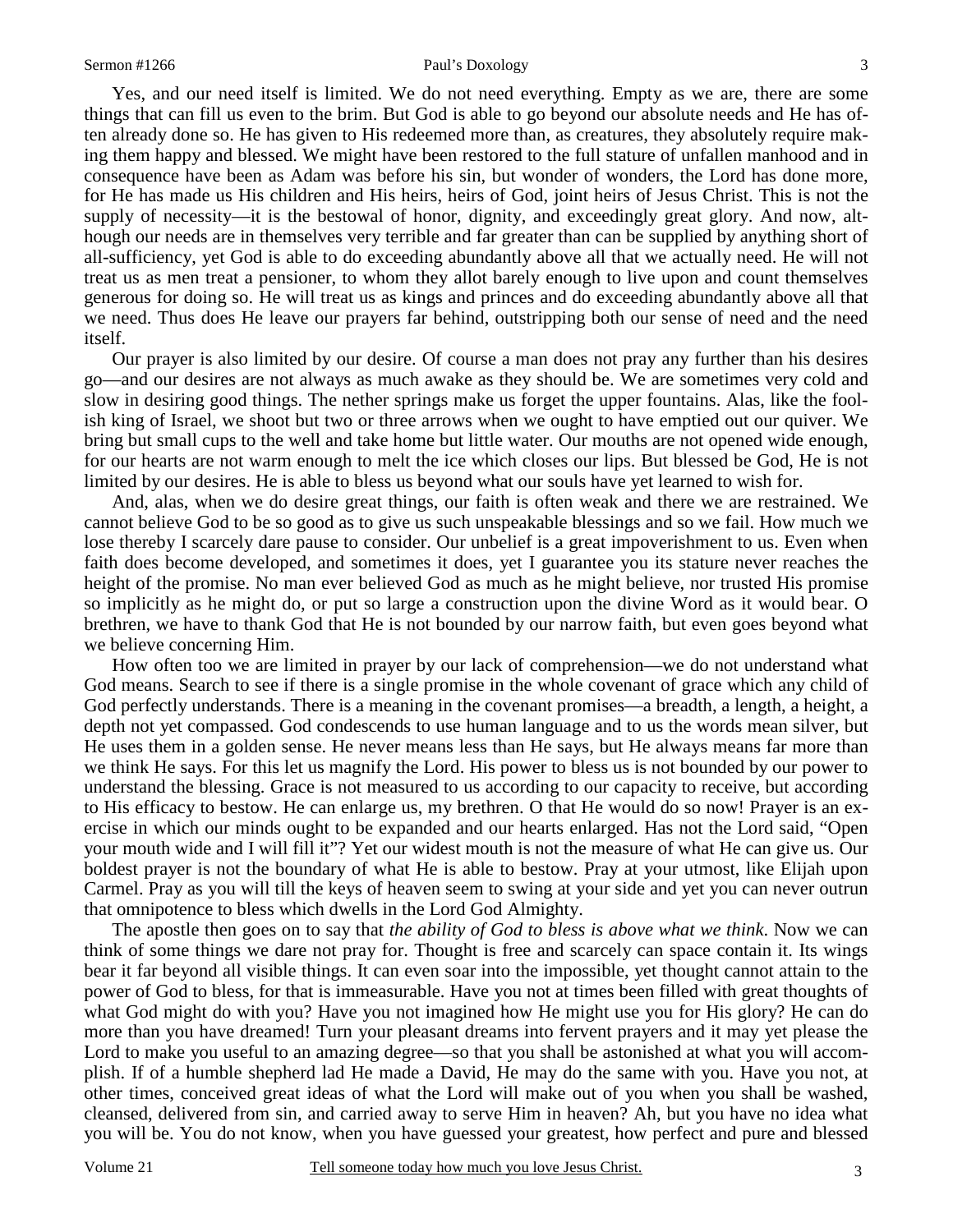you will be in your Father's house on high when He has completed in you all the good pleasure of His will. You have sung sometimes—

### *"What must it be to dwell above!"*

And your thoughts and imaginations have gone to very great lengths in picturing the repose, the security, the wealth, the enjoyment, the perfect satisfaction of heaven. Ah, yes, but the Lord is able to do more than has ever entered into your heart. There, fling the bridle on the neck of your imagination and let it, like a winged horse, not only scour the plains of earth, but fly through the clouds and mount above the stars—but its furthermost flight on the most rapid wings shall not bring you near the confines of the possibilities of God. Your thoughts, even at their best, are not His thoughts. As high as the heavens are above the earth, so high are His thoughts above yours, think however you may. How amazing a subject is now before us! What language of mine can adequately set forth the divine ability to bless, when both the eagle eye of prayer and the eagle wing of thought fail to discover a boundary?

 Now, I want to call your attention, in this passage, to every word of it, for every word is emphatic. "He is able to do exceeding abundantly above *all* that we ask or think." Not above some things that we ask, but, "all." Not above some of our dimmer conceptions, our lower thoughts, but above "all" that we think. Now just put together all that you have ever asked for. Heap it up and then pile upon the top all that you have ever thought of concerning the riches of divine grace. What a mountain! Here we have hill on hill, Pelion on Ossa, as though Alp on Alp were heaped on end to build a staircase or a Jacob's ladder to the very stars. Go on! Go on! It is no Babel tower you build and yet its top will not reach unto heaven. High as this pyramid of prayers and contemplations may be piled, God's ability to bless is still higher— "above *all* that we ask or even think." Some render it, "Now unto Him that is able to do above all things exceeding abundantly," and so on. Well, take it so. God is able to bless us above all things; above all the blessings that others could give us—that is little; above all the blessedness which resides in creatures that is great, but not comparable to what He can do; above all the blessings which can be imagined to be conveyed to us by all the creatures that are useful and beneficial to us—He is able to do above all good things for us. O Lord, help us to understand all this. Give us faith to get a grip of this and then to magnify and adore You. Alas, our adoration can never be proportionate to Your goodness!

 Now, dwell on another word, "He is able to do exceeding abundantly above all that *we* ask or think." The *we* refers to the apostles as well as to ourselves. Paul was a mighty man in prayer. What a wonderful prayer this chapter contains—how he finishes up, "That you might be filled with all the fullness of God." I will defy any man to bring out the meaning of those words to the fullest. Yet when he had prayed that prayer, Paul felt that God could go far beyond his comprehension of it. I do not know how, but he says so—above all that *we* ask—and of course this includes himself. Paul, in that *we* may be viewed as including the apostles—we, the twelve who have come nearest to Jesus and have been personally taught how to pray by Him—*we* who have seen Him face to face and upon whom His Spirit specially rests. "He is able to do exceeding abundantly above what *we* ask!" The apostles were inspired. The Spirit of God was in them to an unusual degree, their thoughts were larger than ours, but says Paul, He is able to do above what *we* think, even *we,* His apostles, the best, the most holy, the most spiritual of Christian men! Oh, then, brethren, I am sure He is able to do exceeding abundantly above what we ask or think, for it is a terrible come down from the apostles' asking and thinking to ours. He must be able to do exceeding abundantly above the asking or thoughts of such poor, puny saints as we are.

 Now, notice the apostle's use of the word, "*abundantly*." He says not only that God is able to do above what we ask or think, but "abundantly." We might say of a man, "He has given much, but he has still something left." That expression would fall sadly short if applied to the Most High. He has not only something left, but all abundance left. We have already understood but a part of His ways. We have been able to comprehend the mere remnant of His glorious grace. The reserve of goodness; the things which God has prepared for them that love Him, far exceed our thoughts. Our apostle, not content with the use of the word "abundantly," adds another word, and says, "*exceeding abundantl*y." He has constructed here in the Greek an expression which is altogether his own. No language was powerful enough for the apostle—I mean for the Holy Spirit speaking through the apostle—for very often Paul has to coin words and phrases to show forth his meaning and here is one—"He is able to do exceeding abundantly"—so abundantly that it exceeds measure and description. Yonder ship is on the sea and the sea can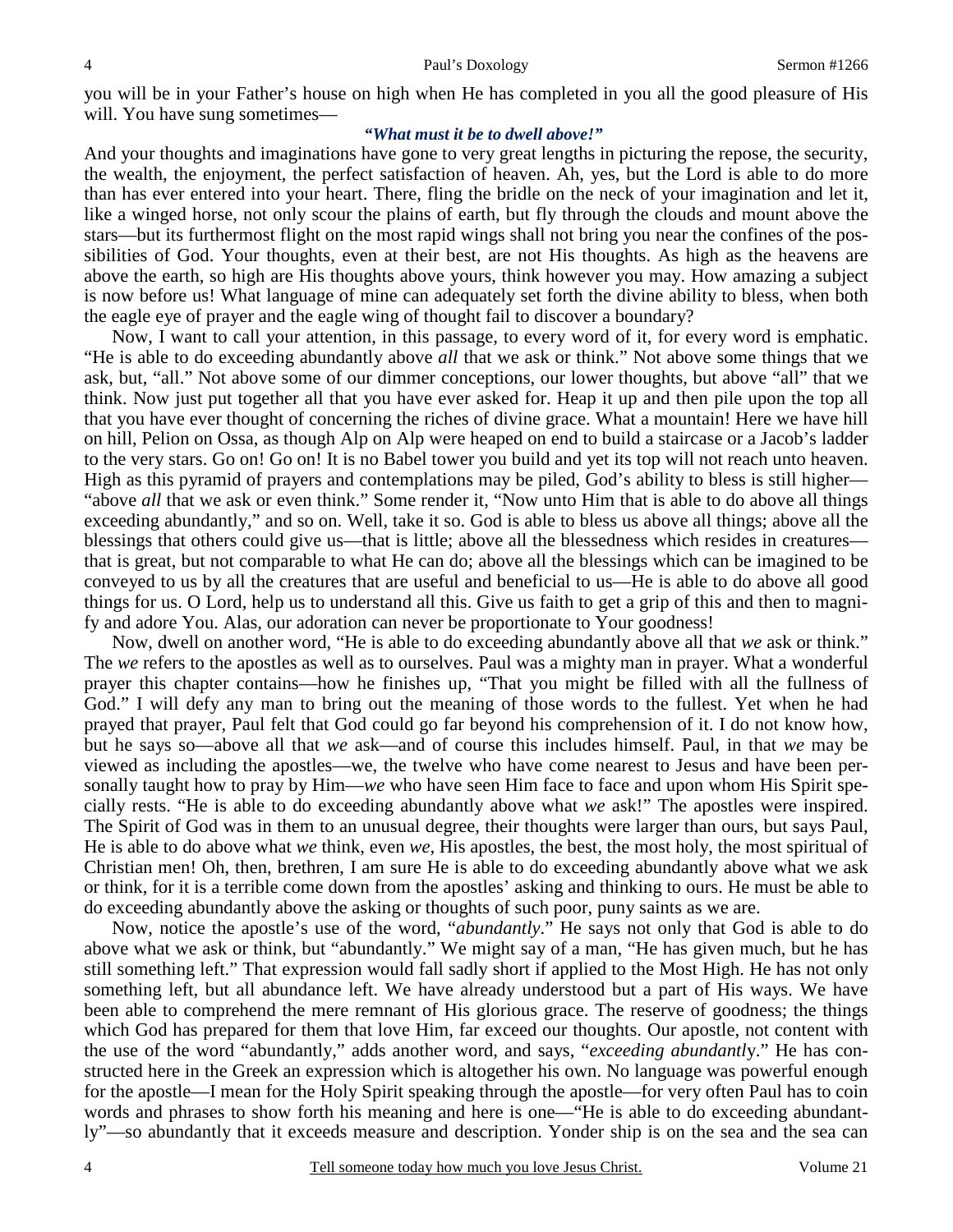bear it up, though it weighs several thousand tons. Does that surprise you, my brethren? No, for you know that the ocean could float not merely one such ship, but a navy, yes, and more navies than you could count if you continued to number them throughout the lifelong day. The far-reaching main is able to bear upon its bosom, ships innumerable. It supports them "exceeding abundantly." God is as the great ocean. What you have seen Him do is but as it were the floating of one single boat. But what He can do, ah, that is "exceeding abundantly" above what you ask or think. There flows our beautiful river among the meadows and the child dips its cup to drink and is fully refreshed. Yet all that the child can take is as nothing compared with what still remains—and if along the banks of Father Thames, crowds of thirsty ones should congregate and drink their fill, both men and cattle—yet all they could abstract from the waters would bear a very inconsiderable proportion to the volume which would still flow to the sea. Lo, I see thousands of the redeemed crowding down to the all-sufficiency of God. I see them lie down to drink like men that must take draughts both long and deep or die. But after they have all drunk and all the creatures that live have all been supplied, I see no lessening in the blessedness which pours forth from the throne of God and of the Lamb, which can only be described in these words, "He is able to do exceeding abundantly above all that we ask or even think."

 Now to help you to adore the Lord—for that is my one objective this morning—think how blessed you are in having such an all-sufficient God. It is always pleasant to take out of a great heap and to know that what you receive does not deprive others of their share. Who cares to sit at a table where every morsel must be counted, for if you have more, somebody must have less? It is a scant feast where the provision is exactly measured. Here, at the table of our God, there is need of no such economy. "Eat, O friends, drink, yes, drink abundantly, O beloved," for the feast is of the King and His provisions are infinite.

 Thus we see that there need be no limit to our prayers. You need never rise from your knees and say, "Perhaps I was presumptuous. Perhaps I have asked more than God will give?" Down on your knees, brother, sister, and ask God to forgive you for dishonoring Him by harboring such a thought. He is able to give exceeding abundantly above what you ask.

 Thus we see also that He is still able to bless *us*, upon whom the ends of the earth are come, for if He was able to do exceeding abundantly in the apostle's time, He is quite as able still, and we may come to Him without fear. Now, I see also that if my case is very special, still I need not tremble or stand in dread of need. What if I require superabundant grace? I may have it. If I need exceeding abundant help, I can have it. Ah, if I need more grace than I dare ask for, I can have it. Yes, and if I require more than I think, I may have it, for still my Lord is able to give it to me, and what He is able to do, He is willing to do.

 What comfort this should afford even to poor sinners who are far away from God. He is able to give you great forgiveness for the greatest possible sin. Sins that you have not yet thought of, He can pardon. Do but come to God in Christ Jesus and you shall find Him able to save to the uttermost. If this little hint is taken up by some despairing heart, it may give it immediate peace. It cannot be true that God cannot forgive, for in Christ Jesus, "He is able to do exceeding abundantly above what we ask or even think."

**II.** Our second business is to answer the inquiry, IN WHAT WAY DO WE PERCEIVE THIS ABIL-ITY? We cannot well praise what we cannot in any measure discern. The apostle says, "*according to the power that works in us*." We know that God can give us more than we ask or think, for *He has given us more than we have asked or thought*. Our regeneration came to us before prayer, for prayer was the first sign of the new birth already given. To pray for life is not a faculty of the dead—but regeneration puts into us the living desire and the spiritual longing. The first principle of life imparted makes us long after more life. We were dead in sin and far from God and He surprised us with His preventing mercy. And in us was fulfilled the words, "I was found of them that sought Me not." In this case, He did for us above what we asked or thought.

 Redemption again—whoever sought for that? Had it not been provided from of old, who would have dared to ask the Lord to give His Son as a substitute to bleed and die for man? Sirs, in providing a substitute for us from before the foundation of the world, the Lord has already gone beyond man's thoughts or requests. Thanks be unto Him for His unspeakable gift. He gave us Christ and then gave us His blessed Spirit, another surprising boon which man could not have supposed possible for him to have ob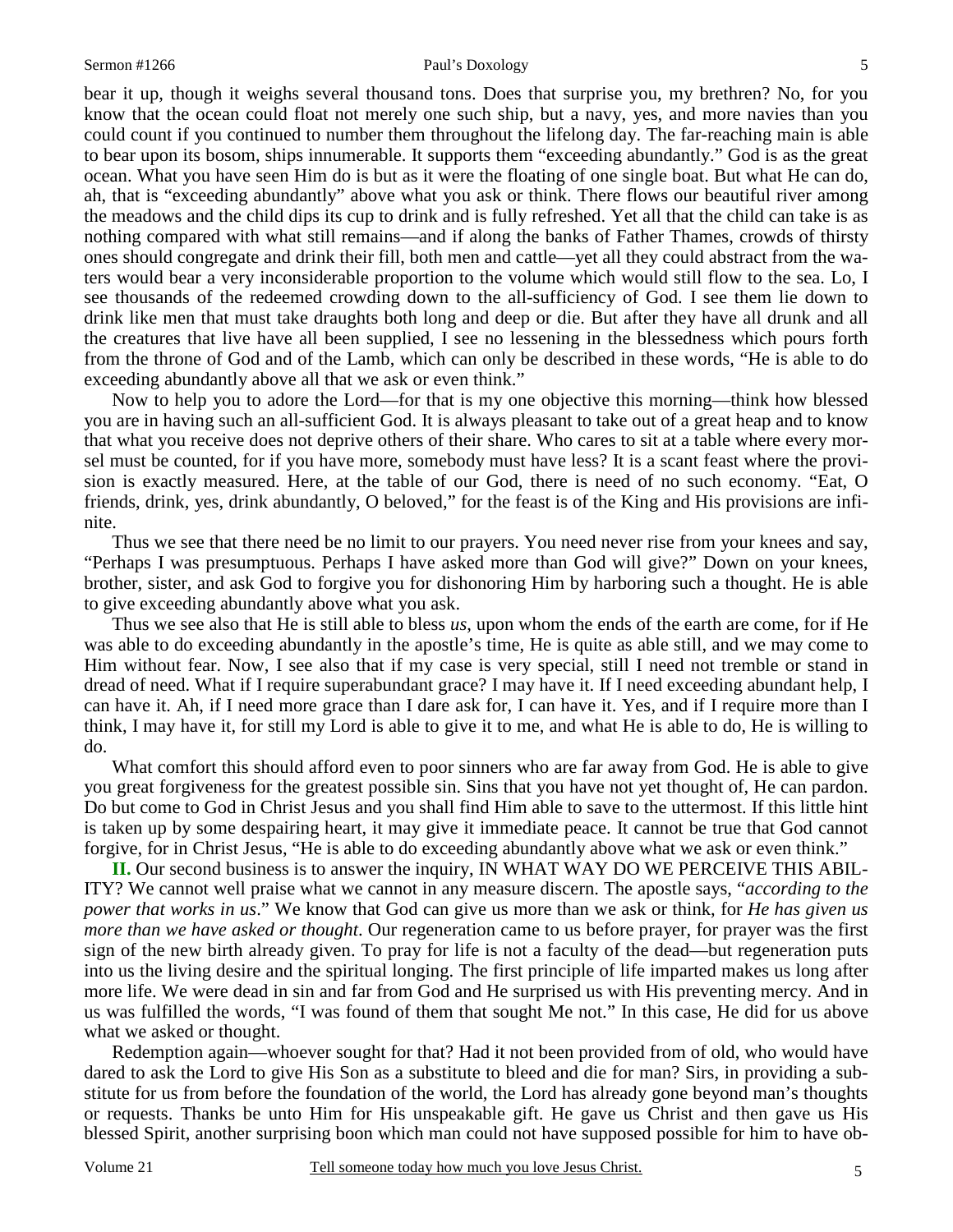tained. Having done that which we never sought for, nor thought of, He is still able to amaze us with unlooked for grace.

 Moreover, *where prayer has been offered, our heavenly Father has gone far beyond what we have asked or thought*. I said unto the Lord, in the anguish of my soul, that if He would forgive my sins I would be content to be the meanest servant in His house and would gladly lie in prison all my life, and live on bread and water. But His mercy did not come to me in that scanty way, for He put me among His children and gave me an inheritance. "Make me as one of Your hired servants" is a prayer the Father does not hear—He puts His hand on His child's mouth when he begins to talk so, and says, "Bring forth the best robe and put it on him. Put a ring on his hand and shoes on his feet." We have asked for a stone and He has given us bread. We have asked for bare bread and he has given us angels' food. For brass, He has given silver and for silver, gold. We looked for a drop and the rain has filled the pools. We sought a morsel and He has filled us with good things. And therefore we are warranted in expecting that in the future He will continue to outdo our prayers.

 Look at the plan of salvation, in the next place, and you will see how *it suggests the ability of God to do more for us*. Who is He that chose us? Who is He that has begotten us again unto a lively hope? It is God the Father. And when you mention Him as having put His hand to the work of grace, you have opened a wide door of hope, for what is there He cannot do? He who has filled yon heavens with stars, scattering them broadcast as the sower sows corn, and could have made a thousand universes all full of worlds with as much ease as man speaks a word—has He begun to bless us and can there be any limit to His power to deal graciously with us? Impossible!

 Look next at His dear Son. He that created the heavens and the earth is made a Man and lies in a manger. He whom angels obey is despised and rejected of men. He, who only has immortality, hangs on a tree and bleeds and dies. There must be, in those groans and those drops of sweat, and those wounds, and that death of His, a power to save altogether inconceivable. Immanuel made a sacrifice! What ability to bless must dwell in Him! He must be able to do exceeding abundantly above what we ask or think.

 And who is this, the divine Spirit, who comes to dwell in us? Yes, literally to dwell in these mortal bodies and make these tabernacles of clay His temples! He has already mortified our lusts, already changed our hearts, and already made us partakers of the divine nature. My brethren, is there any limit to the possibilities of the Spirit's work in us? May we not fairly conclude that when God Himself comes to inhabit our bodies, He will deliver us from every sin and make us spotless as God is spotless—till in us shall be fulfilled the command—"Be you holy, for I am holy"?

 Look at the plan—it is drawn to a wondrous scale. The Trinity in Unity is manifest in the divine working within us and there must be something inconceivably great possible to us through the working of such mighty power. Come then, dear friend, and for a moment think of the power which actually dwells in you; if you are a Christian, you must be conscious of a power in you far too great for your mental or physical constitution to bear if it were not restrained. Do you never experience groans which cannot be uttered, deep and terrible, like the moving of an earthquake, as though everything were loosed within you with extreme heaviness, anguish, and travailing in birth? These pangs and throes betray the latent God within you, cramped for room within the narrow bounds of your new created and growing spiritual nature. Have you never felt the working and striving of strong desires, fierce hunger, and insatiable thirsts? Have you not felt mysterious energies working like pent-up springs within your spirit, demanding space and vent, or threatening to burst your heart? Are you never conscious of the infinite struggling within you? Have you never felt like a little bird shut up within its egg, chipping at the shell to gain liberty? Are you not conscious that you are not what you shall be? Do you not feel omnipotence rush through you sometimes with unutterable joy, till you have to cry, "Hold, my Lord, this joy becomes not man—it is the joy of Christ fulfilled in me and if I feel it any longer I must die, for in this body it is insupportable"? There are ecstasies, but we must not tell of them here. There are high mysterious delights of which it is scarcely lawful to speak, upliftings wherein man so communes with his Maker as to rise above himself and to be far more than man—even as the bush in Horeb, though but a bush, was rendered capable of burning with fire without being consumed—and so was more than a bush, for it blazed with Deity. Are not your hearts familiar with these sacred mysteries of the heaven-born life? If they are, then you have the means of guessing at the apostle's meaning when he said, "He is able to do exceeding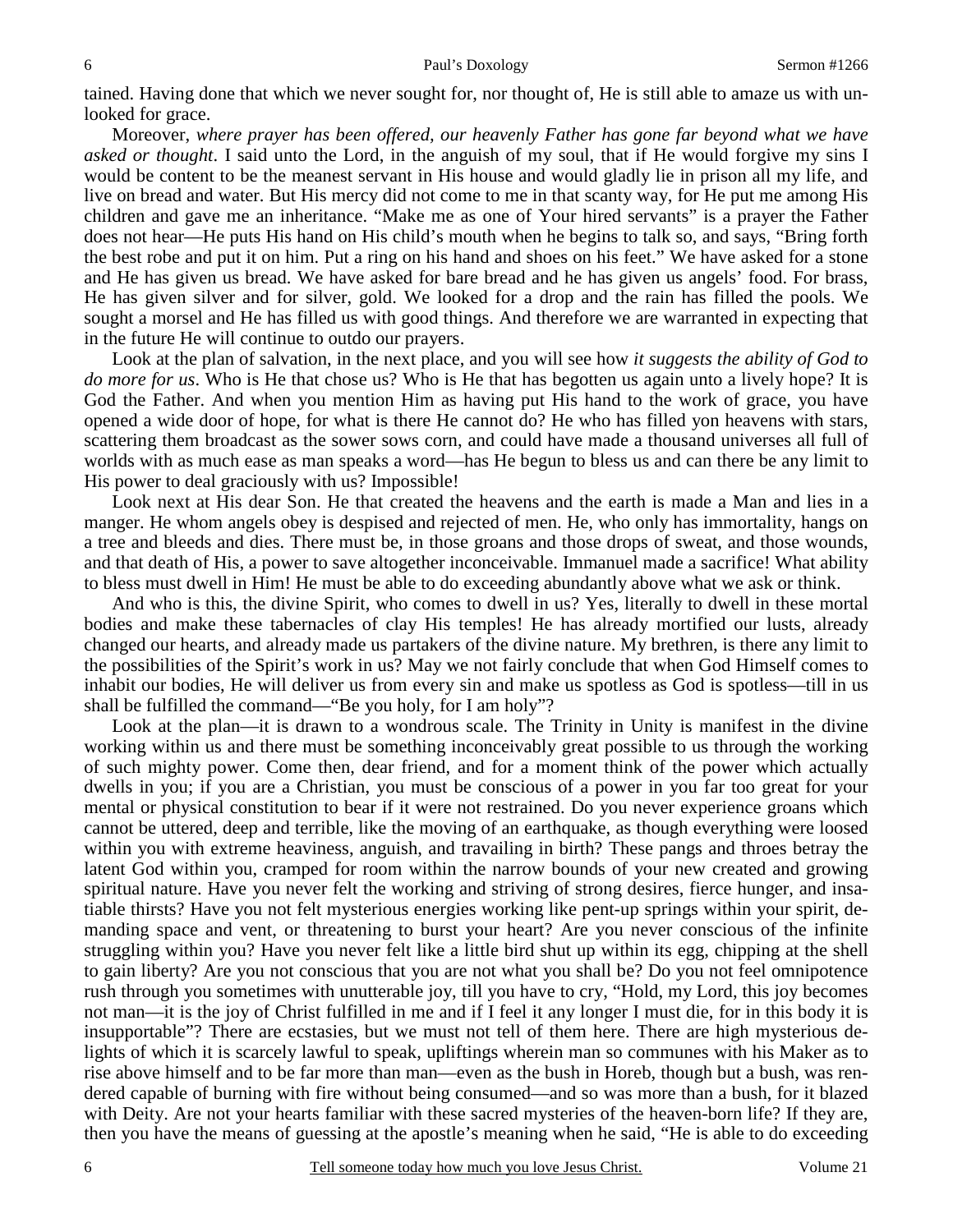abundantly above all that we ask or even think, according to the power that works in us." God grant us to know this more fully.

**III.** Our third consideration is—WHAT, THEN, SHALL BE RENDERED TO GOD? "*Unto Him be glory in the church by Christ Jesus throughout all ages, world without end*." "Unto Him be glory." Oh, my soul, adore Him! Feel His splendor, let His exceeding goodness shine full upon your soul and warm you with its rays and let the warmth be adoring love! Oh, my soul, tell out His goodness and reflect the light which falls upon you from Himself—and so glorify Him by manifesting to the sons of men what He manifests to you! Yes, my soul, let all that is within you bathe in His boundless goodness and then glorify Him by perpetual service. Bow your strength to obedience. Be yoked to that mighty chariot in which Jesus rides forth conquering and to conquer, saving the sons of Adam. God deserves glory in the most emphatic sense and in the most practical meaning of that term. Oh, my brethren and sisters, let us try to render it to Him.

 But the apostle felt that he must not say, "Unto Him be glory in my soul." He wished that, but his one soul afforded far too little space and so he cried, "Unto Him be glory *in the church*." He calls upon all the people of God to praise the divine name. If all the world beside were dumb, the church must always proclaim the glory of God. If moon and stars and sun and sea no more reflect the majesty of the Creator, yet let the redeemed of the Lord praise Him, even those whom He has redeemed out of the hand of the enemy. As Israel sung at the Red Sea with dances and timbrel, so let the church of God exult, for He has brought us through the sea and drowned our adversaries—"The depths have covered them, there is not one of them left." You, O Jesus, have redeemed our souls with blood, have set the prisoners free, and made us to be a royal priesthood and therefore Your church must praise You without ceasing.

 But as if he felt that the church herself was unequal to the task, though she is ordained to be the sphere of the divine glory, note how he puts it, "in the church *by Christ Jesus*." You, Lord Jesus, You are He alone among men eloquent enough to express the glory of God. Grace is poured into Your lips and You can declare our praises for us. Brethren, do you not remember how our blessed Lord vowed to praise the divine name among His brethren? Read the twenty-second Psalm, and you will see how He becomes the chief musician, the leader of the choirs of the blessed. By Christ it is that our praises ascend to heaven. He is the spokesman for us, the interpreter, one of a thousand before the throne of the infinite Majesty. O Christ—we are Your body, and every member of the body praises God. But You are the Head and You must speak for us with those dear lips that are like lilies dropping sweet smelling myrrh. You must offer our praises to the great High Priest and they shall be accepted at Your hands.

 Yet the apostle was not satisfied, for he adds, "Unto Him be glory in the church by Christ Jesus *through all ages.*" And the Greek runs exactly thus, "unto all the generations of the age of ages." Perhaps the apostle half expected the world to last for ages, although he did not know when Christ might come and therefore stood watching for Him. At any rate, he desired that generation after generation might show forth the glory of God and when there were no more succeeding races of men, he desired that that age of ages, the golden age, God's age, the age of peace and joy and blessedness, whatever phases it might pass through, might never cease to resound with the glory of God. Oh, blessed words of the apostle! We cannot reach their meaning and if we did, still that meaning would be short of what God deserves—

> *"I'll praise Him while He lends me breath; And when my voice is lost in death! Praise shall employ my nobler powers My days of praise shall be never past, While thought and life and being last, Or immortality endures."*

Our children shall follow after us and they shall praise the Lord. And their children and they shall praise Him and their children and they shall praise Him. And when the time comes that the earth grows old and Christ Himself shall descend from heaven to renew all things, His saints shall magnify Him when He comes. When He smites His foes and breaks them in pieces like potter's vessels, the saints shall still adore Him. And when comes the end and He shall have delivered up the power to God, even the Father, still the everlasting song shall go up to God and the Lamb. And through the ages of ages when God shall